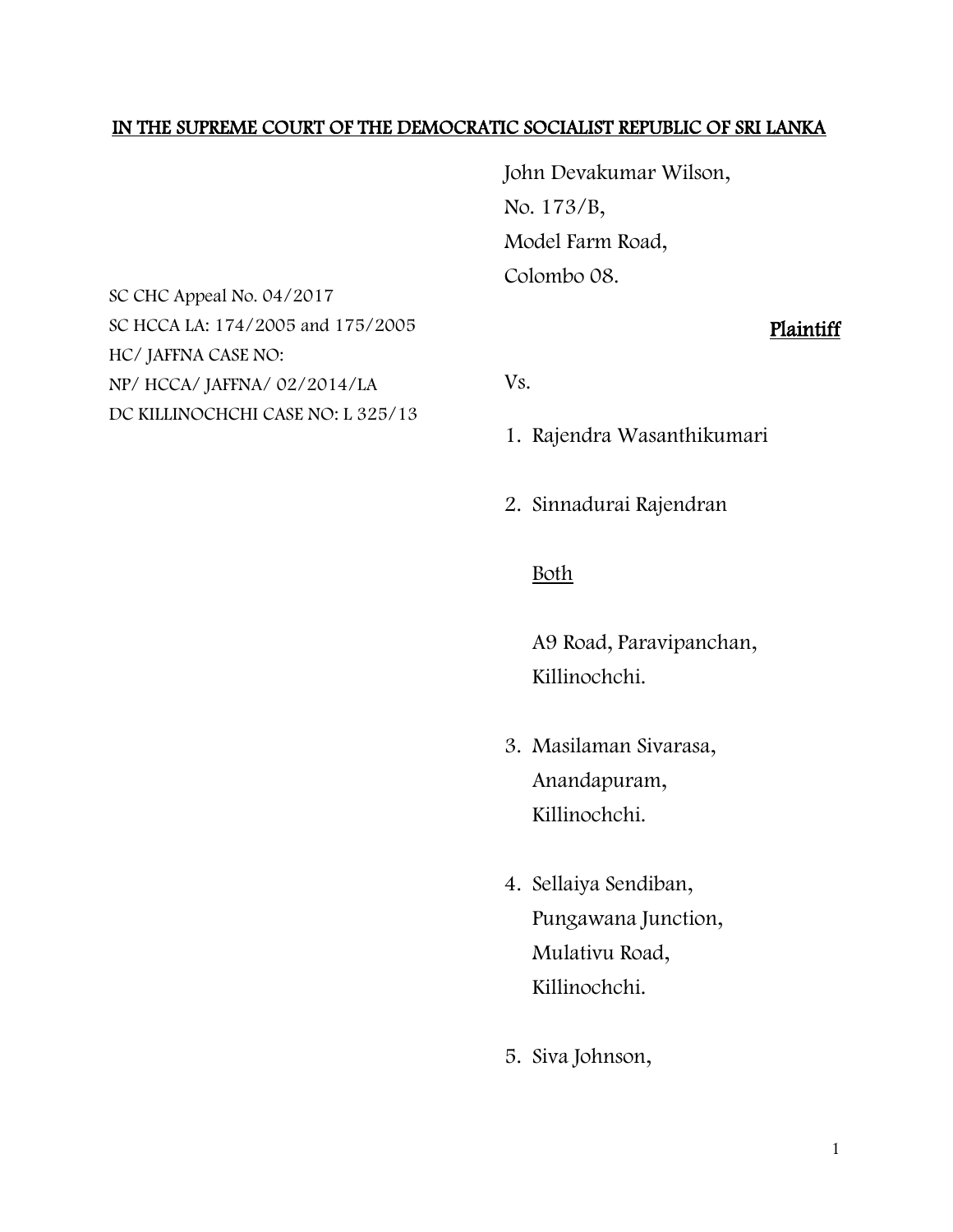A9 Road, Paravipanchan, Killinochchi.

- 6. Suppaiya Selvendran, No. 336, YMCA Junction, Bharathipuram, Killinochchi.
- 7. Veluraja Sekaran, No. 414 02/02, Thirungar South, Killinochchi.

## Defendants

And now between

In the matter of an application, inter alia, under section 757 of the Civil Procedure Code and section 5A(1) and 5A(2) of the High Court of the provinces (Special Provisions) (Amendment Act No. 54 of 2006 for leave to Appeal from the Order made by the District Court of Killinochchi in case No. L/325 on 10. 03. 2014)

John Devakumar Wilson, No. 173/B,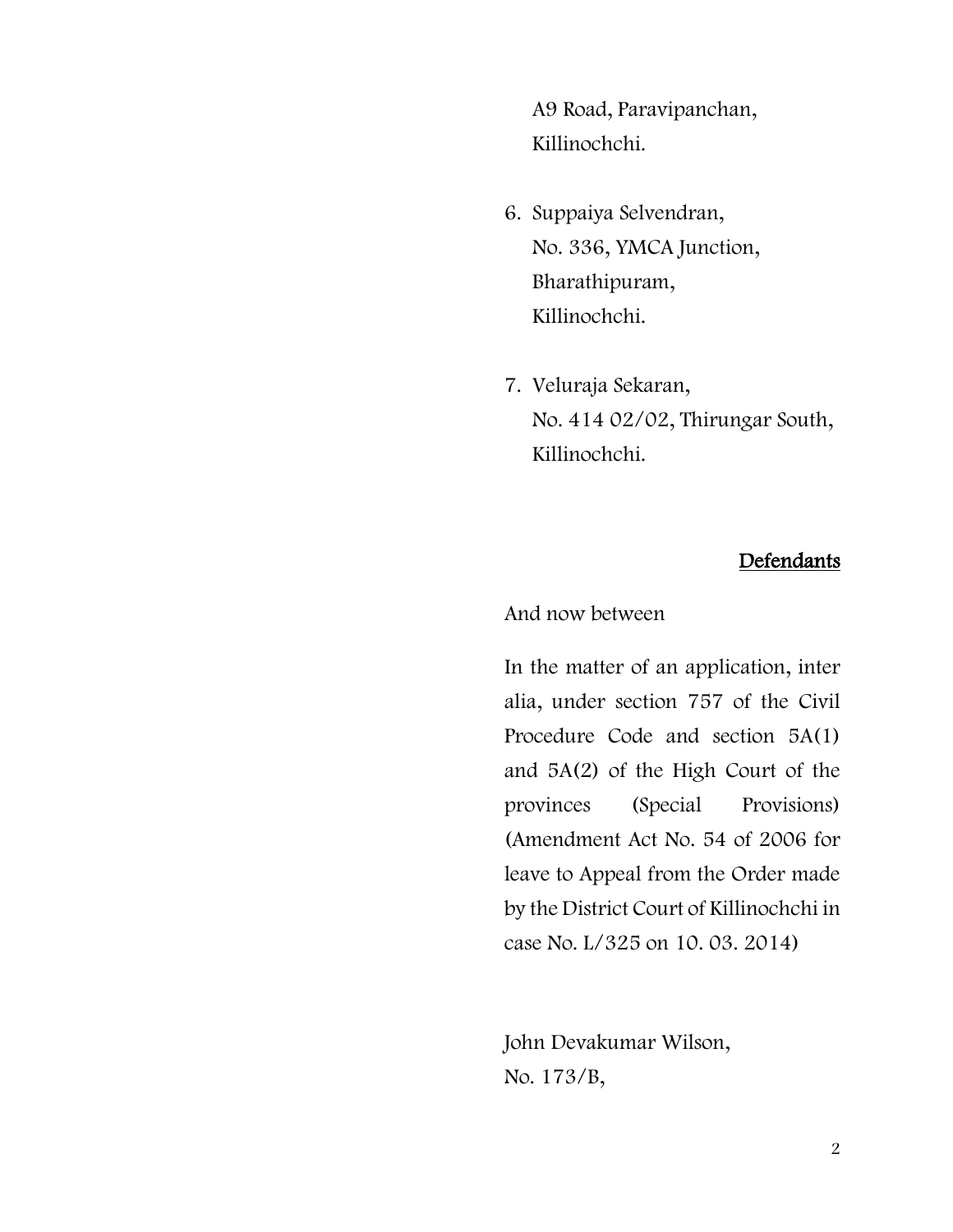Model Farm Road, Colombo 08.

### Plaintiff-Petitioner

Vs.

- 1. Rajendra Wasanthikumari
- 2. Sinnadurai Rajendran

## Both

A9 Road, Paravipanchan, Killinochchi.

- 3. Masilaman Sivarasa, Anandapuram, Killinochchi.
- 4. Sellaiya Sendiban, Pungawana Junction, Mulativu Road, Killinochchi.
- 5. Siva Johnson, A9 Road, Paravipanchan, Killinochchi.
- 6. Suppaiya Selvendran,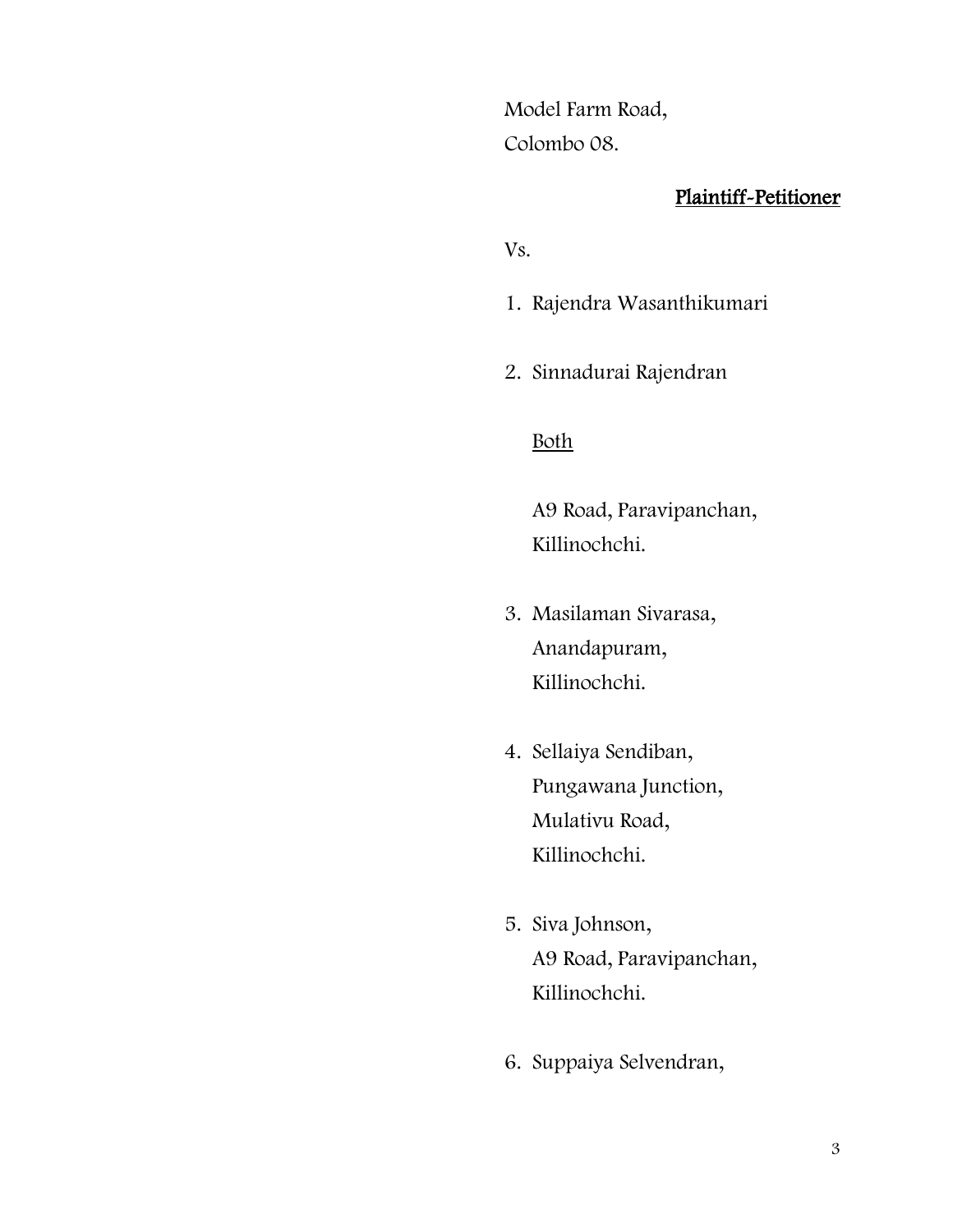No. 336, YMCA Junction, Bharathipuram, Killinochchi.

7. Veluraja Sekaran, No. 414 02/02, Thirungar South, Killinochchi.

## Defendant-Respondents

#### Now

In the matter of an Application for Leave to Appeal in terms of Section 5(C) (1) of the High Court of the Provinces (Special Provisions) (Amendment) Act No. 54 of 2006 read together with Article 127 of the Constitution.

- 1. Rajendra Wasanthikumari
- 2. Sinnadurai Rajendran

## Both

A9 Road, Paravipanchan, Killinochchi.

3. Masilaman Sivarasa, Anandapuram,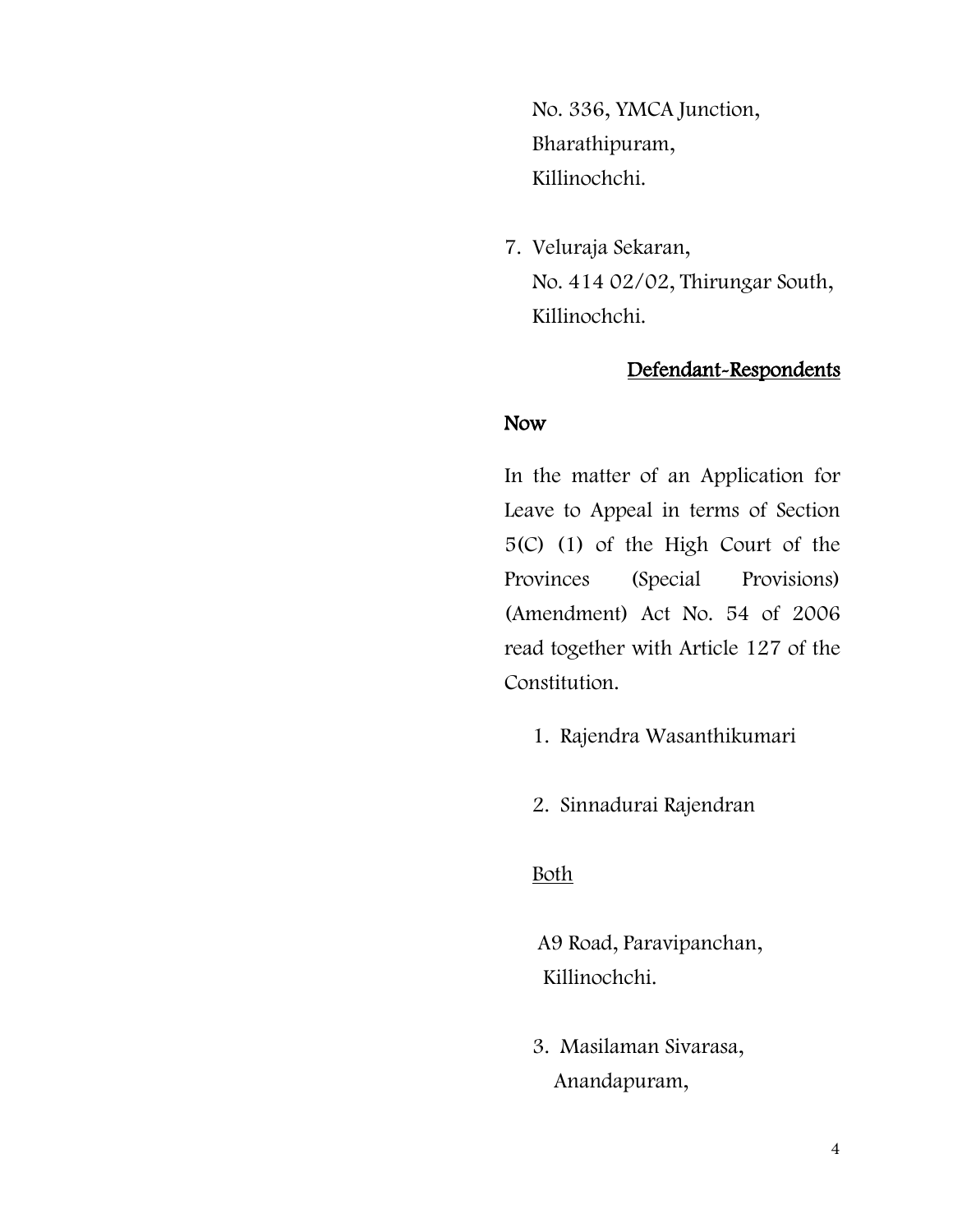Killinochchi.

- 4. Sellaiya Sendiban, Pungawana Junction, Mulativu Road, Killinochchi.
- 5. Siva Johnson, A9 Road, Paravipanchan, Killinochchi.

# 1, 2, 3 &  $5<sup>th</sup>$  Defendants-Respondents-Petitioners

Vs.

John Devakumar Wilson, No. 173/B, Model Farm Road, Colombo 08.

## Plaintiff-Petitioner-Respondent

Before: S. E. Wanasundera, PC, J Buwaneka Aluwihare, PC., J

Vijith K. Malalgoda PC., J.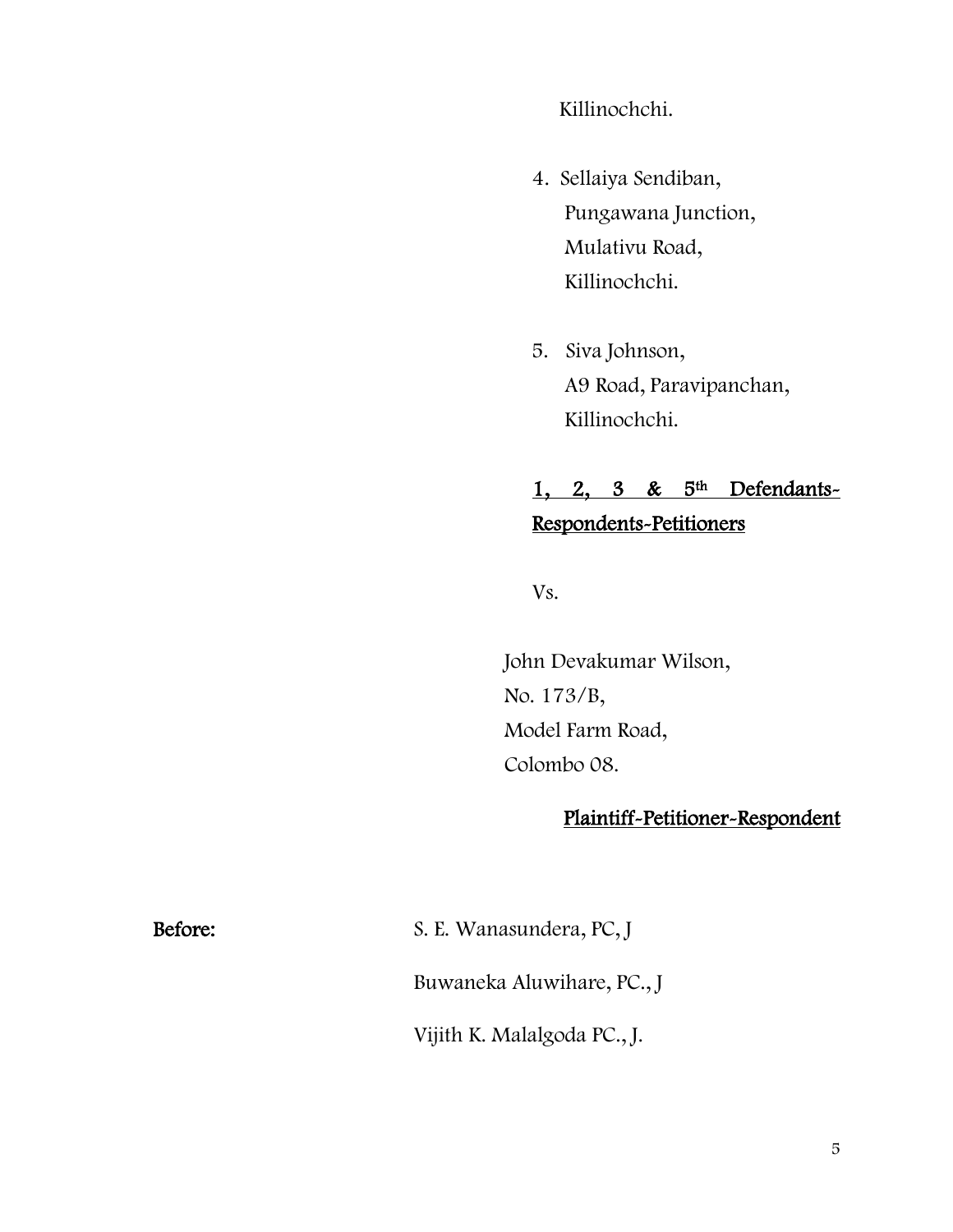| Counsel:   | V. Puvitharan, PC with Jude Dinesh and Anuja                                          |
|------------|---------------------------------------------------------------------------------------|
|            | Rasanyakkham for the 1 <sup>st</sup> , 2 <sup>nd</sup> , 3 <sup>rd</sup> and $5th$    |
|            | Defendants-Respondents-Petitioners                                                    |
|            | Mahinda Nanayakkara with Aruna Jayathilaka<br>for the Plaintiff-Petitioner-Respondent |
| Argued on: | 26.07.2017                                                                            |

Decided on: 21. 11. 2018

## Aluwihare PC. J.,

The Plaintiff-Petitioner-Respondent (hereinafter the "Plaintiff") filed action bearing No. L/ 325 in the Distract Court of Killinochchi by the plaint dated 02nd December 2013 against the seven Defendants-Respondent-Petitioners (Hereinafter the "Defendants"). The matter was supported for enjoining order on 09. 12. 2013. The learned District Judge issued the enjoining order, notice of interim injunction and summons returnable on 8<sup>th</sup> January 2014. When the case was called on 08th January 2014, the Court was informed that summons had not been served on the Defendants and fresh summons were issued returnable on 28<sup>th</sup> February 2014.

It is worth underlining that the Killinochchi Court was re-established around 2010 after the civil conflict. The legal practice was only gradually returning to normalcy and they were grappling with a scarcity of lawyers who regularly practice in that Court. Legal practitioners had been forced to resort to ad hoc arrangements in order to keep the system functioning and to address the scarcity of resources. This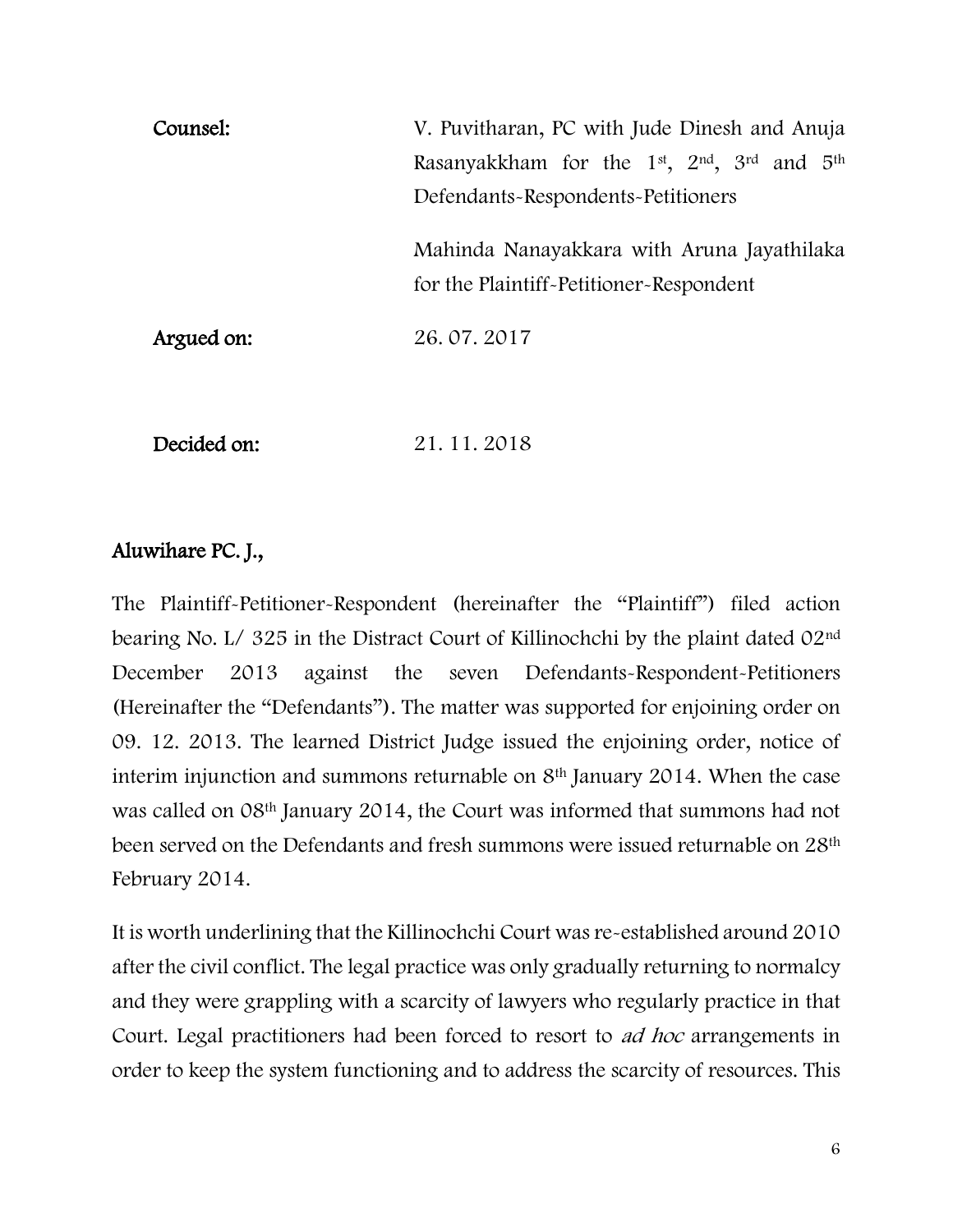factual reality savours of peculiarity. I consider it important to pay due attention to these circumstances as they are certainly not factors that can be ignored from the perspective of demand for Justice.

The Defendants received notices and summons on 24th February 2018 and appointed Mr. T. Kangatharan as their Attorney at Law. The proxy was filed on 25th February 2018—three days before the next court date. As it transpired, Mr. Kangatharan was unable to attend the Killinochchi District Court on 28th February 2018 as he had to appear in District Court of Mulaithvu for a trial. He therefore requested Mr. Sivabalasubramanium Attorney at law, who was one of the few permanent practitioners in the Killinochchi Court to appear for the Defendants and move for a date to file the statement of objections and Answers.

In a very peculiar turn of events, however, the Permanent District Judge had to take leave on 28th February 2018 and he nominated Mr. Sivabalasubramanium to be the acting District Judge for that day. This left the Defendants with no legal representation on the 28<sup>th</sup> February 2014. Nevertheless, the 1<sup>st</sup>, 2<sup>nd</sup> and 7<sup>th</sup> Defendants had been present in Court and when the case was called, Mr. Sivabalasubramanium—who was supposed to represent the Defendants on that day but had to later take up the functions of the Acting Judge—requested one Ms. Aboobucker present in the Court to make the application on behalf of the Defendants to move for a date to file statements of objections and Answer. But for unexplained reasons, the fact that such an application was made is not reflected in the Journal entry.

On the said day, the Counsel for the Plaintiff wanted to move for an ex-parte trial against the Defendants who were not present on that day; namely the 3<sup>rd</sup> to 6<sup>th</sup> Defendants.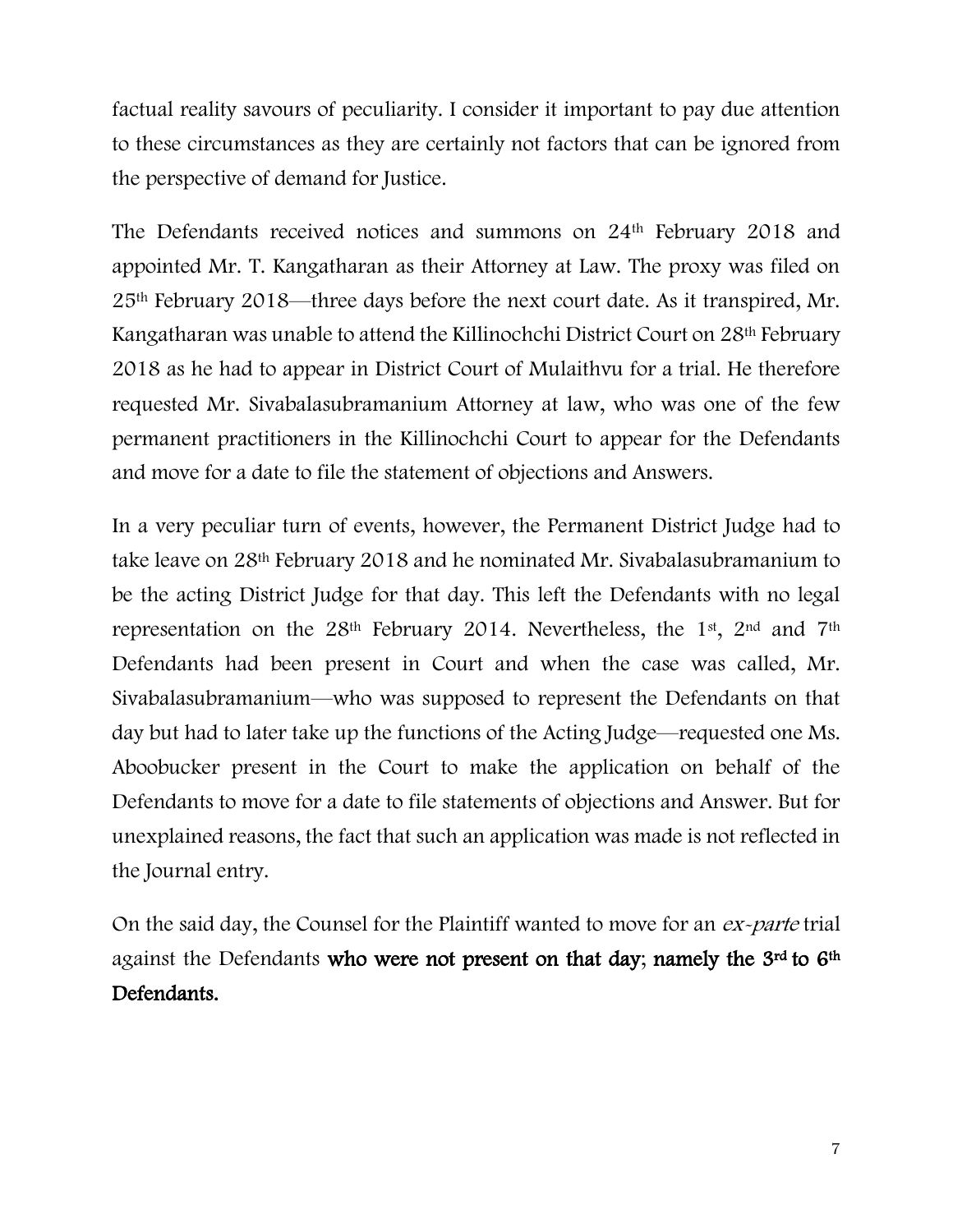The Acting District Judge declined to make an order fixing the case for ex-parte. Instead, he informed that the Plaintiff should make the application before the Permanent District Judge and fixed the case for 27<sup>th</sup> March 2014.

Soon after, on 05th March 2014, the Plaintiff filed a motion and had the case called on the same day to support for interim relief. No notice was issued to the  $1<sup>st</sup>$ ,  $2<sup>nd</sup>$ and  $7<sup>th</sup>$  Defendants who were present in Court on the previous day; *i.e.*  $28<sup>th</sup>$ February 2014. The Counsel for the plaintiff, *inter alia*, also moved the Court to support an application for the *ex-parte* trial. On the said day, the learned District Judge (who was not the presiding judge on 28. 02. 2014) allowed interim relief and ordered that the case should proceed ex-parte against all defendants.

Upon learning of the new development, the 1<sup>st</sup>, 2<sup>nd</sup> and 7<sup>th</sup> Defendants filed a motion on 10<sup>th</sup> March 2014 to vacate the *ex-parte* order and interim relief. It was also brought to the attention of the learned District Judge that on the 28th February 2014, the Counsel for the plaintiff only sought to proceed ex-parte against the absent defendants, and that the Counsel for the plaintiff ought to have given notice to the 1<sup>st</sup>, 2<sup>nd</sup> and 7<sup>th</sup> Defendants before supporting it for an *ex-parte* order on 5<sup>th</sup> March 2014. The Defendants also contended that the order on the 5<sup>th</sup> of March 2014 had been made without hearing the other party, and was made *per incuriam*. After considering the submission, the learned District Judge vacated the order he made on the  $5<sup>th</sup>$  March 2014, allowing interim relief and fixing the matter  $ex$ parte.

On 27th March 2014, the day on which the case was originally fixed to be called, the Plaintiff sought permission to move the High Court of Civil Appeal by way of leave to appeal against the order. However, it was revealed that even at that point, the plaintiff had already filed the petition of appeal in the High Court. On 31st March 2015 the High Court allowed the appeal and overturned the order of the learned District Judge vacating the *ex-parte* trial on 10<sup>th</sup> March 2014.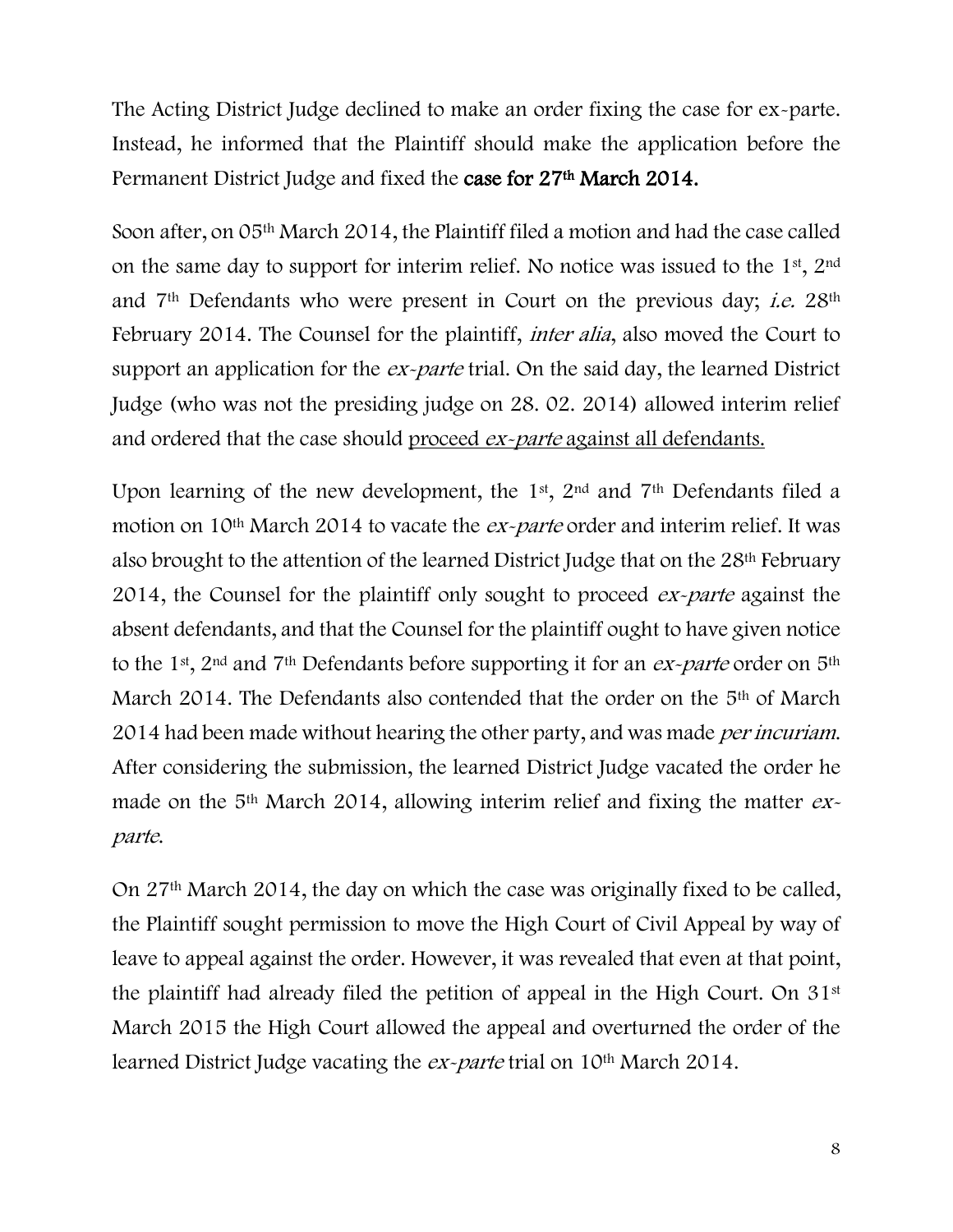The parties have come before this Court impugning the said High Court order.

Leave to proceed has been granted on the following questions of law;

- i. Did the District Court without jurisdiction, in violation of the principles of natural justice and without considering the longstanding legal principles established by the Judgments of the Superior Courts, decide to proceed *ex-parte* against the Defendants and issued interim injunction against all the Defendants
- ii. Was the Order dated 05. 03. 2014, made in breach of the principles of natural justice, without notice to the other party and without considering the Judgments of the Superior Courts and hence, the said Order is *per incuriam* order.
- iii. When the *per incuriam* nature of the Order dated 05.03.2014 was brought to the notice of the Learned District Judge on 10. 03. 2014, did the Learned District Judge correctly reverse the said order.

Both in the High Court and in the hearing before this Court, the Plaintiff submitted that the Defendants' remedy against an ex-parte order lied in Section 86 (2) of the Civil Procedure Code and that the District Judge was in error when he vacated the order invoking the Court's inherent powers under Section 839 of the Civil Procedure Code. It was further submitted that the Defendant had failed to make an application under the said Section 86 (2) and that in terms of Section 86 (2A), where the *ex-parte* decree has not yet been served on the defaulting party, the Court cannot set aside the *ex-parte* order without the consent of the plaintiff.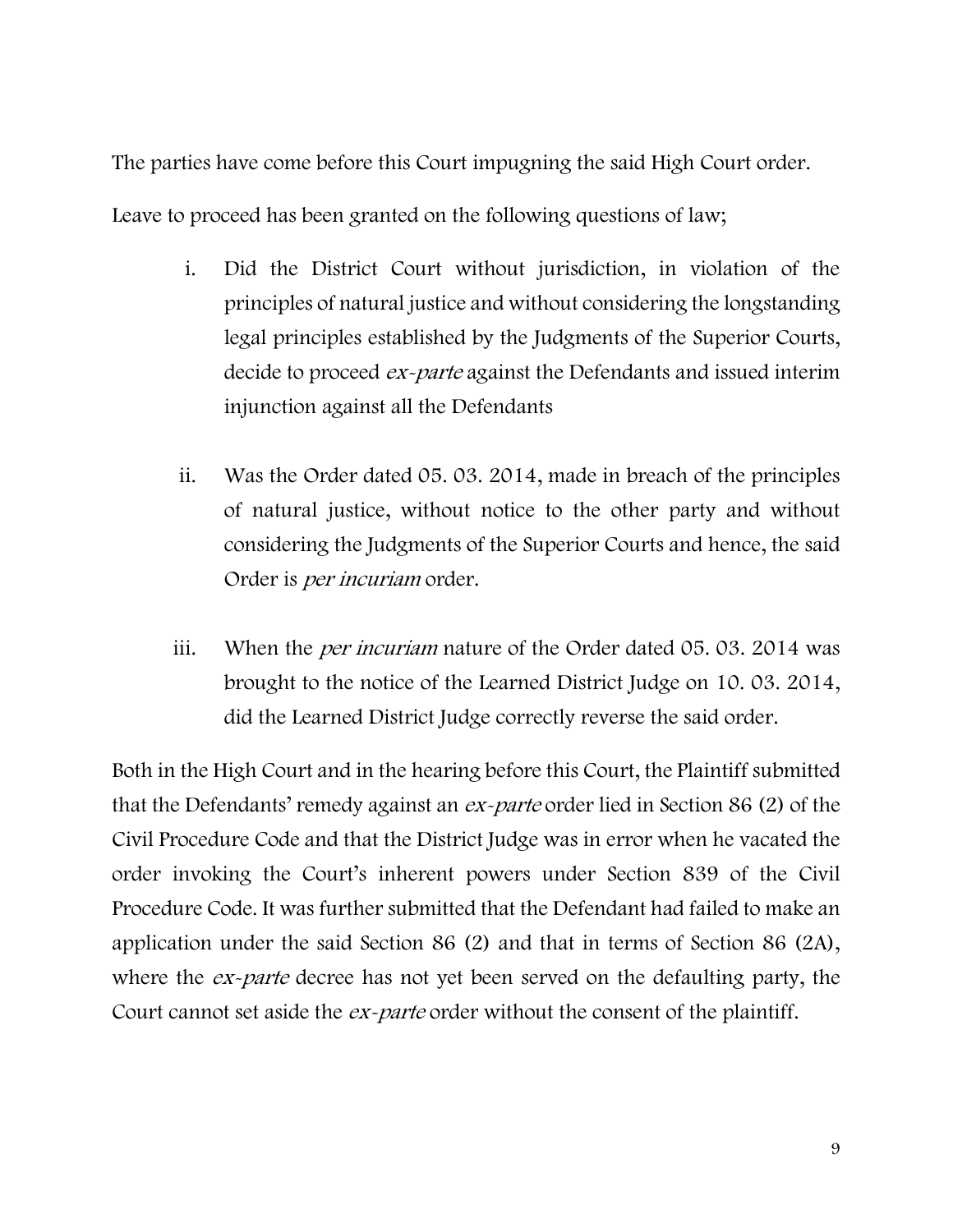The Plaintiff placed great reliance on the Court of Appeal decision in Wijesekara v Wijesekara 2005 1 SLR 58, where it has been held;

- $(i)$  Under section 86(2A) it is only if the plaintiff consents and not otherwise the court can set aside an order made fixing a case for ex-parte hearing against a defendant.
- (ii) An ex-parte order made in default of appearance of a party cannot be vacated until he makes an application under section 86(2) and purges the default.
- (iii) A court cannot override the express provisions of the Code.
- (iv) It is only in cases where no specific rule exists the court has the power to act according to equity, justice and good conscience.

On the other hand, the defendants alleged that the order fixing the trial to be heard  $ex$ -parte was made per incuriam. They contend that on 28<sup>th</sup> February, the 1<sup>st</sup>, 2<sup>nd</sup> and 7th Defendants were present in Court and represented by Ms. Aboobakar who made an application to move for time to file answer and objections. On that day, it was only agreed that the Plaintiff would move for an *ex-parte* trial against the absent defendants, and that in any event, no Order was made by the Acting District Judge in that regard. Therefore, on 5th March 2014, when the Counsel for the plaintiff filed a motion and supported the case for interim relief and the application for an ex-parte trial, he ought to have given notices to the three Defendants. They further submitted that the order fixing an ex-parte trial against all defendants was palpably wrong as the 1st, 2nd and 7th Defendants were clearly present in Court on the said day.

In their Order, the learned High Court Judges have taken up the position that,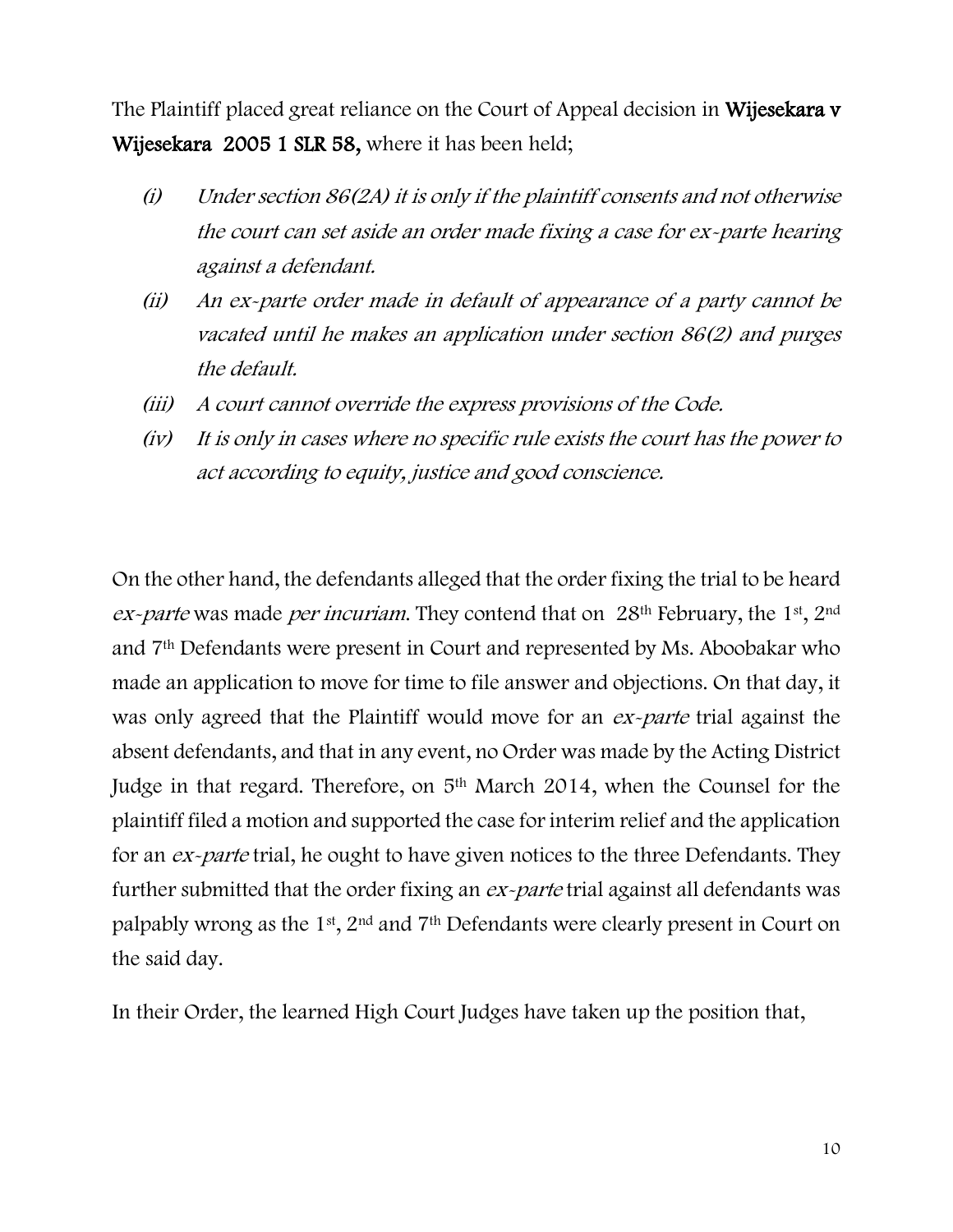"However, the case record bears no evidence in proof of appearance of any attorney at law for the defendants or any application being made for the defendants to file the answer. Unfortunately, the journal entry of 28th February 2015 does not show any minute about filing of proxy in advance. These are facts which have to be elicited at a formal inquiry in order to rule out that there had not been any default on the part of defendant in terms of section 84 of the civil procedure code. Until and unless a formal inquiry is held in pursuant to an application under section 86 (2) at the appropriate forum, it cannot be prejudged on the strength of mere submissions made by Counsel for parties, whether there was in fact a default on the part of the defendants or an error was committed by the learned district judge […] "

We have before us a translation of the Journal entry for 28<sup>th</sup> February 2014. I reproduce in verbatim the said journal entry for the sake of clarity;

" 28. 02. 2014

| <i>Plaintiff's</i><br><i>Attorney</i> | Mr. Gratien Ab                 |
|---------------------------------------|--------------------------------|
| Plaintiffs                            | John Deva Kumar Wilson Pt      |
| Defendants                            | 1. Rajendran Wasanthakumari Pt |
|                                       | 2. Sinnadurai Ranjendiram Pt   |
|                                       | 3. Masilaamani Sivarasa Ab     |
|                                       | 4. Sellaih Sendeepan Ab        |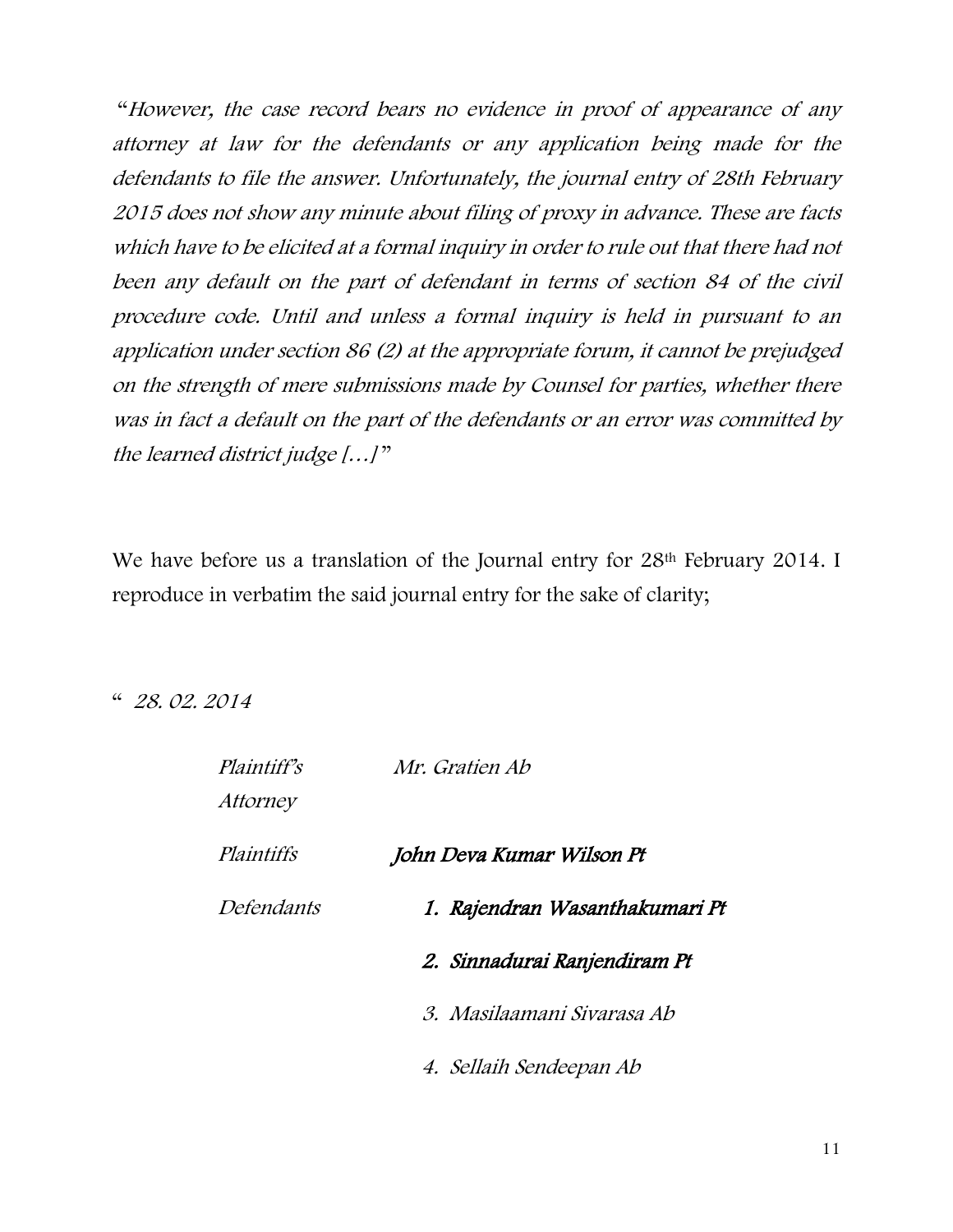5. Siva Johnsen Ab

6. Suppaiya Selvendiran Ab

#### 7. Veluraja Sekaran Pt

Attorney at Law Sunthareswara Sharma with Attorney at Law Mahinda Nanayakkara instructed by Attorney at Law M. Gratien appeared for the plaintiff. The Counsel for the Plaintiff inform the Court, they wish to make an application for an Ex-parte trial against the Defendants who are absent and an interim injunction before the permanent judge.

To be called on: 27. 03. 2014

Signature District Judge

28-02 "

Accordingly, it is clear that on 28.02.2014, three of the seven Defendants were present in Court. There is however no trace of any application being made by an attorney on behalf of the defendants. However, the journal entry also indicates that the counsel for the plaintiff has intended to make an application for an *ex-parte* trial against the "Defendants who are absent". And the case was to be called on 27th March 2014.

Two factors emanate from this journal entry: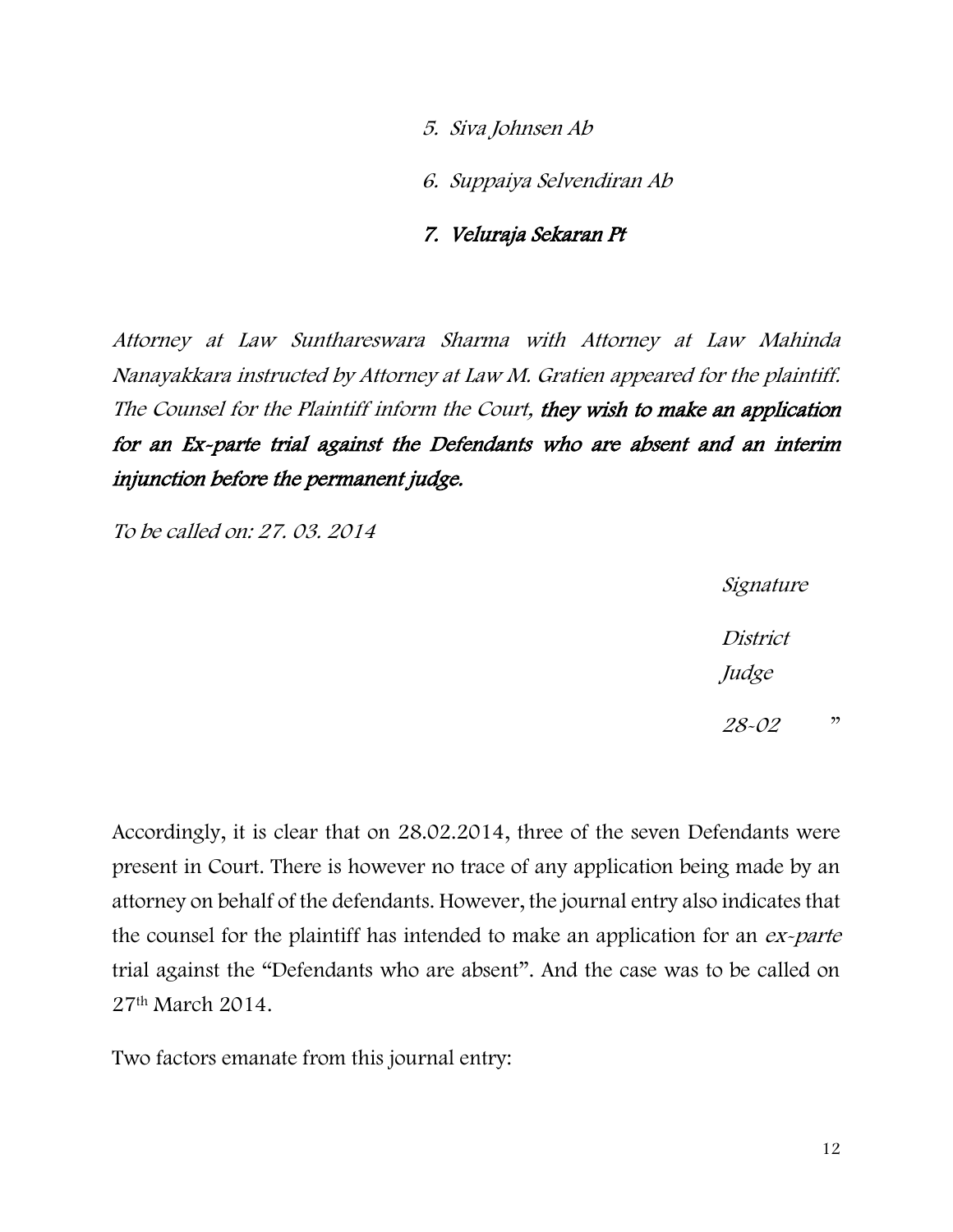- 1. The plaintiff disclosed in Court, the intention to file an *ex-parte* application only against the defendants who were absent.
- 2. the case was called on that day to file the Defendants' answer; *i.e.* 27<sup>th</sup> March 2014.

These two factors are important to determine the validity of the learned District Judge's order made on 05th March 2014 and 10th March 2014.

The translation of the application made by the Counsel for the plaintiff on 5th March 2014 and the order made by the learned District Judge is before us. And it appears that in his submission, the learned Counsel for the plaintiff has informed the Court that on the last occasion, the case was fixed for filing of the Defendants' answer and that summons have been served accordingly. However, in the same application, the counsel has stated "Nevertheless, the one to seven Defendants had not made any attempt to appear before the Court when the case was called again on 28. 02. 2014 in order to make objection and to file the answer"

It hardly needs to be stated that the above statement was palpably false. The journal entry clearly bears out that the 1st , 2nd and 7th Defendants were present on that day. And it was in their presence that the Counsel for the plaintiff informed the Court that he wished to file an *ex-parte* application against defendants who were absent on that day. In any event, no Order was made by the Acting Judge and a further one-month-time was given. The 1st, 2nd and 7th Defendants left the Court house that day on the assurance that an *ex-parte* application would not be made till the 27th of March 2014.

However, it must be noted that the learned District Judge allowed the application on 5th march 2014 made by the Plaintiff not on the basis of default of appearance of the Defendants but the failure to file the Answer and Objections. He has also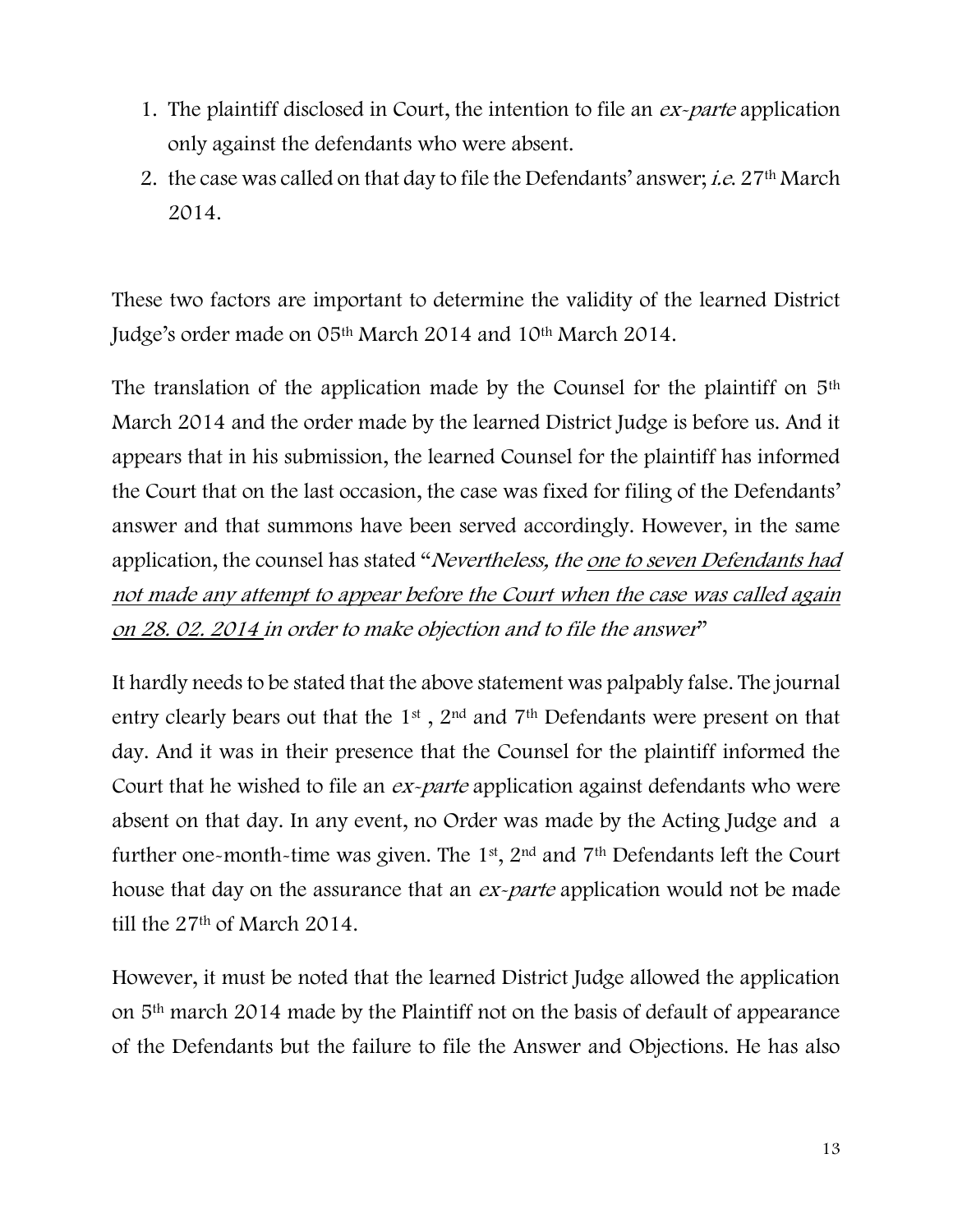noted that contrary to what was stated by the Counsel for the Plaintiff, the 1st, 2nd and 7th Defendants had been present in Court on that day.

"But it was reported in the proceeding that when the case was taken on 28. 02. 2014, the 1st , 2nd and 7th Defendants were present. In addition, the Court considers that all Defendants had appointed the Attorney by Attorney Appointment dated 25. 02. 2014. As well as it is mentioned in the proceedings that the  $1^{st}$ ,  $2^{nd}$  and  $7^{th}$ Defendants were present, and 3rd, 4th , 5th and 6th Defendants were absent and no attorneys appeared on behalf of them. The plaintiff's attorney further made the application that neither the 1st, 2<sup>nd</sup> and 7<sup>th</sup> Defendants nor their Attorney made any application on behalf of them, and 3rd, 5<sup>th</sup>, 6<sup>th</sup> Defendants were absent."

Thus, the learned District Judge has allowed the application for an ex-parte trial on the basis of failure to file the answer and objection of the Defendants. He had observed that an Attorney at Law had been appointed by the Defendants and that no representation had been made on that day to get further time.

I pause at this point to state that the learned District Judge was too quick to draw an adverse inference against the Defendants who were present on that day. The proxy for the appointment of an Attorney at Law was only filed on the 25<sup>th</sup> of February 2014—three days before the summons returnable date. Barring the peculiar events that took place on the 28th February 2014, the Defendants would not have had adequate time to file statement of objections and their Answer.

In any event, under section 84 of the Civil Procedure Code, the Judge has the discretion to grant further time, to file answers.

In Dharmasena and another v The People's Bank (2003) 1 SLR 122 the Supreme Court held that;

"The Code must be interpreted, as far as possible, in consonance with the principles of natural justice, and the court can only be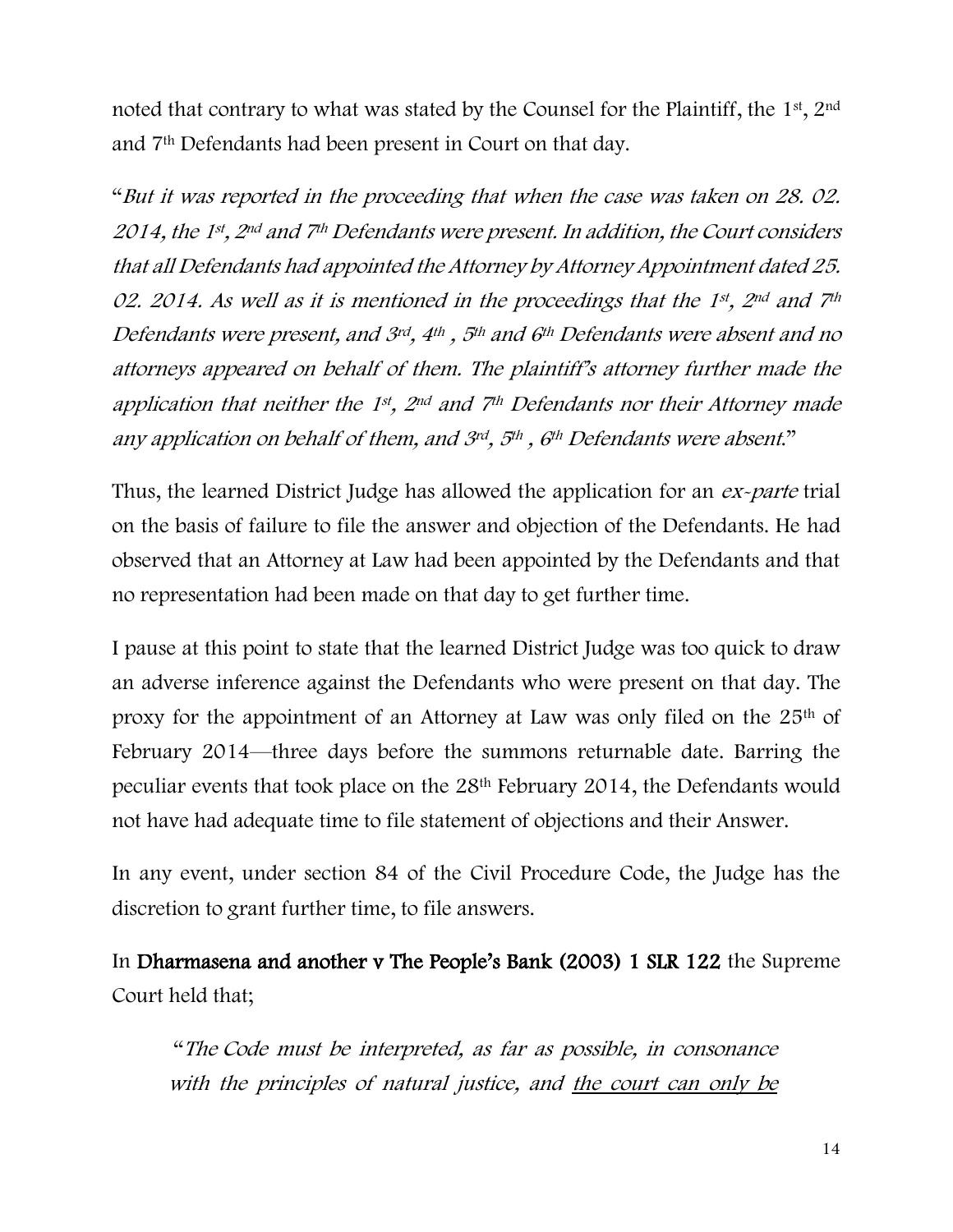satisfied that summons has been "duly" served where the Defendant has been given a fair opportunity of presenting his case in his answer. If not, the court has the power to give further time for answer even if the Defendant does not ask..."

It is quite clear that no order was made in respect of the *ex-parte* application on 28th February 2018. If, as contended by the Plaintiff, there was a clear failure on the part of the Defendants to file the answer, the acting District Judge would not have had any difficulty in making that order on the same day. Instead, he decided to call the case on 27th March 2018, in a months-time. Reasons for this are unknown-it could have been that the acting District Judge being privy to the peculiar circumstances granted further time; or it could be that he did not personally wish to make that order and thought it best left to the Permanent Judge. Whatever be the reasons that suggested to the acting judge, there was an order sanctioned by the court to call the case on  $27<sup>th</sup>$  March 2017. In those circumstances, the plaintiff had the obligation to inform the 1st, 2nd and 7th Defendants when he filed the motion on  $05<sup>th</sup>$  March 2017 and move for an  $ex$ parte trial. A counsel cannot whimsically change the undertakings he gives in court for his benefit.

In **ABN-Amro Bank v CONMIX (private) Limited (1996) 1 SLR 08** a five judge bench determined that;

"section 84 requires the Court "to hear the case ex parte forthwith, or on such other day as the Court may fix". Obviously, a decision to hear the case on same day, must be taken the same day. But a decision to hear the case on some other day is not required to be taken the same day; the phrase "as the Court may fix" is not qualified by "forthwith" or other similar words. Accordingly, I am of the view that the date for ex parte trial may be fixed by the Court either on the day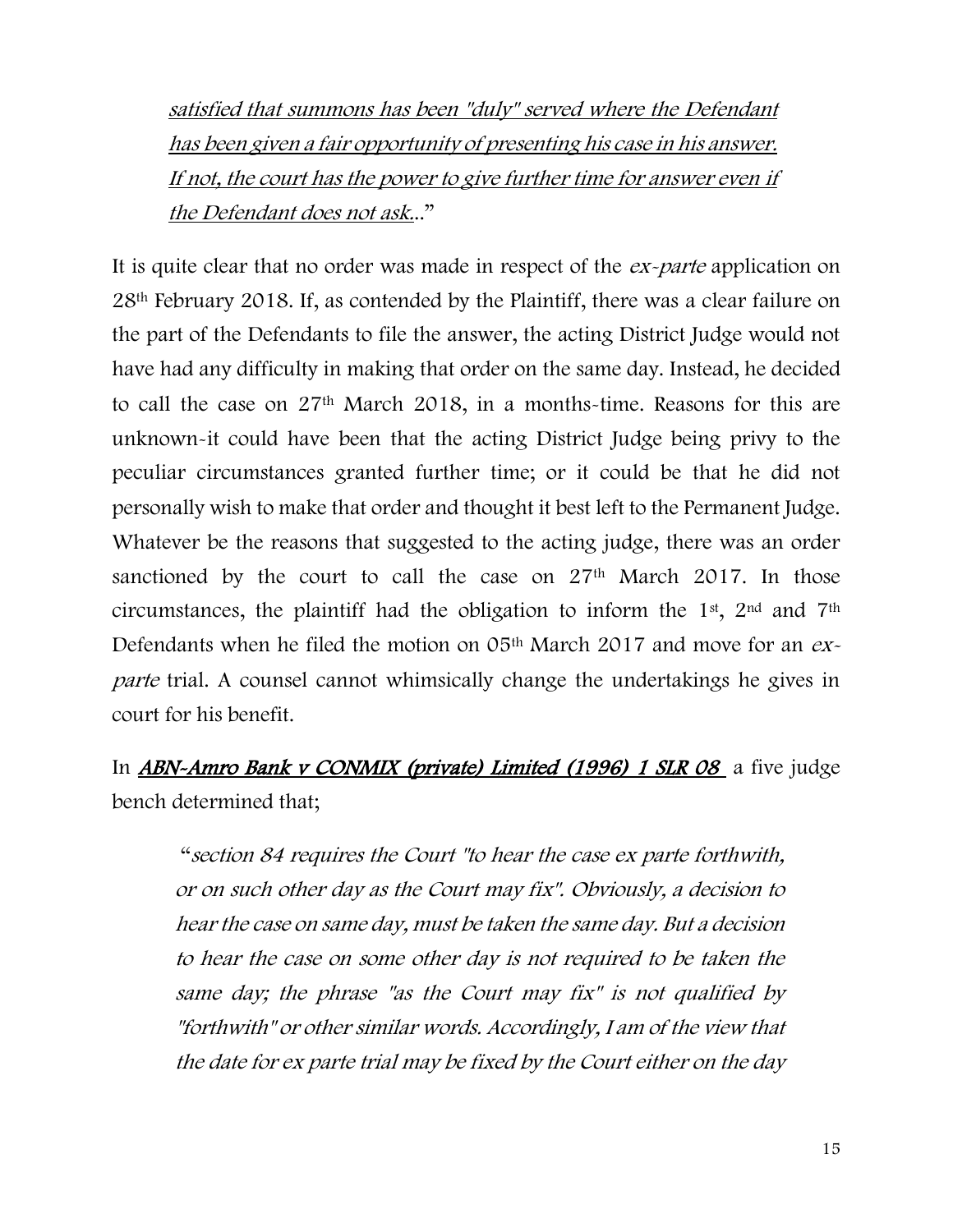of the default, or on another day; and with respect, that Ameen v. Raji must be overruled on that point.

There are practical considerations which confirm this interpretation. On the summons returnable date it may not be known- for good reasons, such as illness or absence abroad, when the plaintiff, his Counsel or an essensial witness would be available, and the Court may therefore fix a calling date. Again, Ameen v. Raji shows that a case may come up in the roll Court and, upon the defendant's default, be sent immediately to the appropriate Court dealing with trials of that kind, to enable a trial date to be fixed; and it may happen that when the record reaches that Court, it has already adjourned for the day. Similar problems may arise when there is an impending change in the territorial jurisdiction of a Court, or a re-allocation of its work; or when a Judge is on leave or is due to go on transfer soon; or when on the day of the defendant's default, the matter comes up before a Judge who does not wish to deal with it for personal reasons."

As I remarked, the Counsel who had been retained by the Defendants had to attend another Court on the same day, and Mr. Sivabalasubramanium who was supposed to make the application on behalf of his clients, had to function as the acting District Judge for that day which left the Defendants unattended. Being apprised of the situation and after giving an undertaking that an application will only be moved against the absentees, the learned Counsel for the Plaintiff had a duty to inform the Defendants when he filed the motion on the 5th of March 2014, and supported the *ex-parte* application.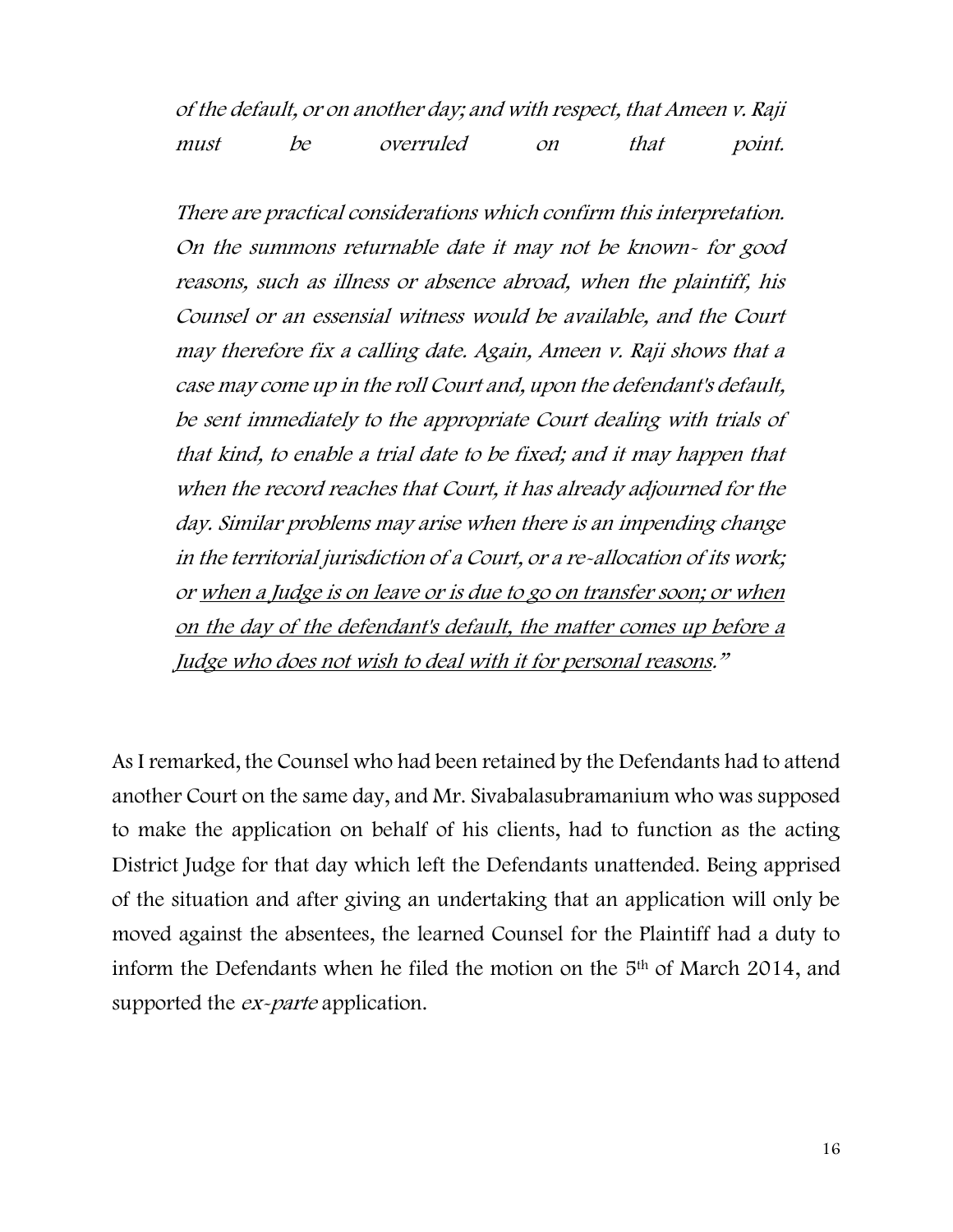On the 5th march 2014, it was not the acting judge but the permanent judge who was presiding and save and except for the scanty journal entry, he was not personally privy to the incidents and circumstances that prevailed on 28th March 2014. Therefore, there was greater onus on the part of the plaintiff to apprise the Court of the true circumstances that transpired on the earlier day. Had the Plaintiff issued notice on the 1<sup>st</sup>, 2<sup>nd</sup> and 7<sup>th</sup> Defendants, I am certain, that the Judge would not have penalized the Defendants for purportedly failing to file the Answers as they could have brought to the attention of the learned District Judge the factors that prevented them from filing the Answer and the Objections.

This Court has in a series of cases consistently upheld that failure to observe natural justice goes to the root of the Court's jurisdiction and renders the proceedings a nullity.

## In Lokumenike v Sinduhamy 34 CLW 102 it was held;

"that where an ex-parte order had been made behind the back of a party by any court, such court has jurisdiction to entertain and determine an application by the party affected to vacate such order"

## In Ittepana v Hemawathie (1981) 1 SLR 476 the Court held that;

"Jurisdiction naturally divides itself into three heads. In order to the validity of a judgment, the Court must have jurisdiction of the persons, of the subject matter and of the particular question which it assumes to decide. It cannot act upon persons who are not legally before it; upon one who is not a party to the suit ..... upon a defendant who has never been notified of the proceedings. If the Court has no jurisdiction, it is of no consequence that the proceedings had been formally conducted, for they are coram non judice. A judgment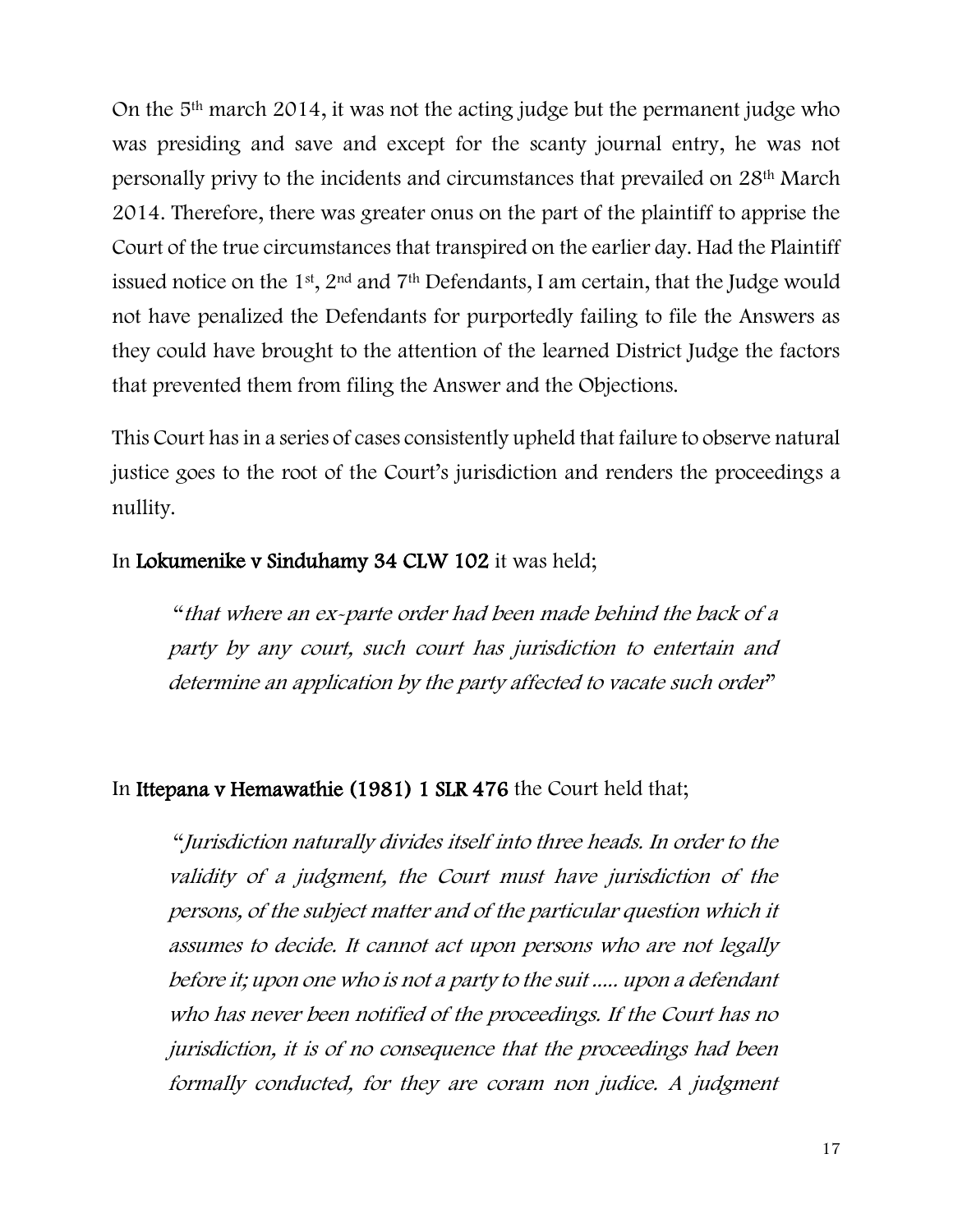entered by such Court is void and a mere nullity. (Black on Judgments - P.261)"

# A similar line of thinking has been adopted in Siththi Maleeha and another v Nihal Ignatius Perera and Others (1994) 3 SLR 270: (Court of Appeal) , The Ceylon Ceramics Corporation v Premadasa (1984) 2 SLR 250: (Court of Appeal).

The principle is clear; -a fair opportunity must be given to a party before an order is given by the Court. The fair opportunity could entail a myriad of factors and in each case, it is up to the Court to decide whether any irregularity prejudicing natural justice has taken place.

In the present instance, the counsel for the Plaintiff has at first attempted to mislead the Court by stating that all defendants were absent and thereafter had reiterated that no application was made on behalf of the defendants on 28. o3. 2014. On the 5th March 2014, the counsel for the plaintiff made the particular application without notice to 1<sup>st, 2nd</sup> and 7<sup>th</sup> Defendants despite agreeing on 28<sup>th</sup> February that he will only proceed against the absentees. Had he informed the defendants present on that day, they would have been able to adduce reasons for the purported failure to move for further time to file the answers.

Accordingly, I answer the  $1<sup>st</sup>$  and  $2<sup>nd</sup>$  questions of law in the affirmative.

The next question for determination is whether the learned district judge erred when he vacated the *ex-parte* order invoking the inherent powers of the Court, as oppose to insisting on the procedure under section 86 (2) of the Civil Procedure Code.

The plaintiff-Respondent strenuously argued that the Defendants ought to have invoked the jurisdiction under section 86 (2) to vacate the order and that the learned District Judge erred when he vacated the order resorting to section 839 when the law has provided for a distinct procedure for that purpose.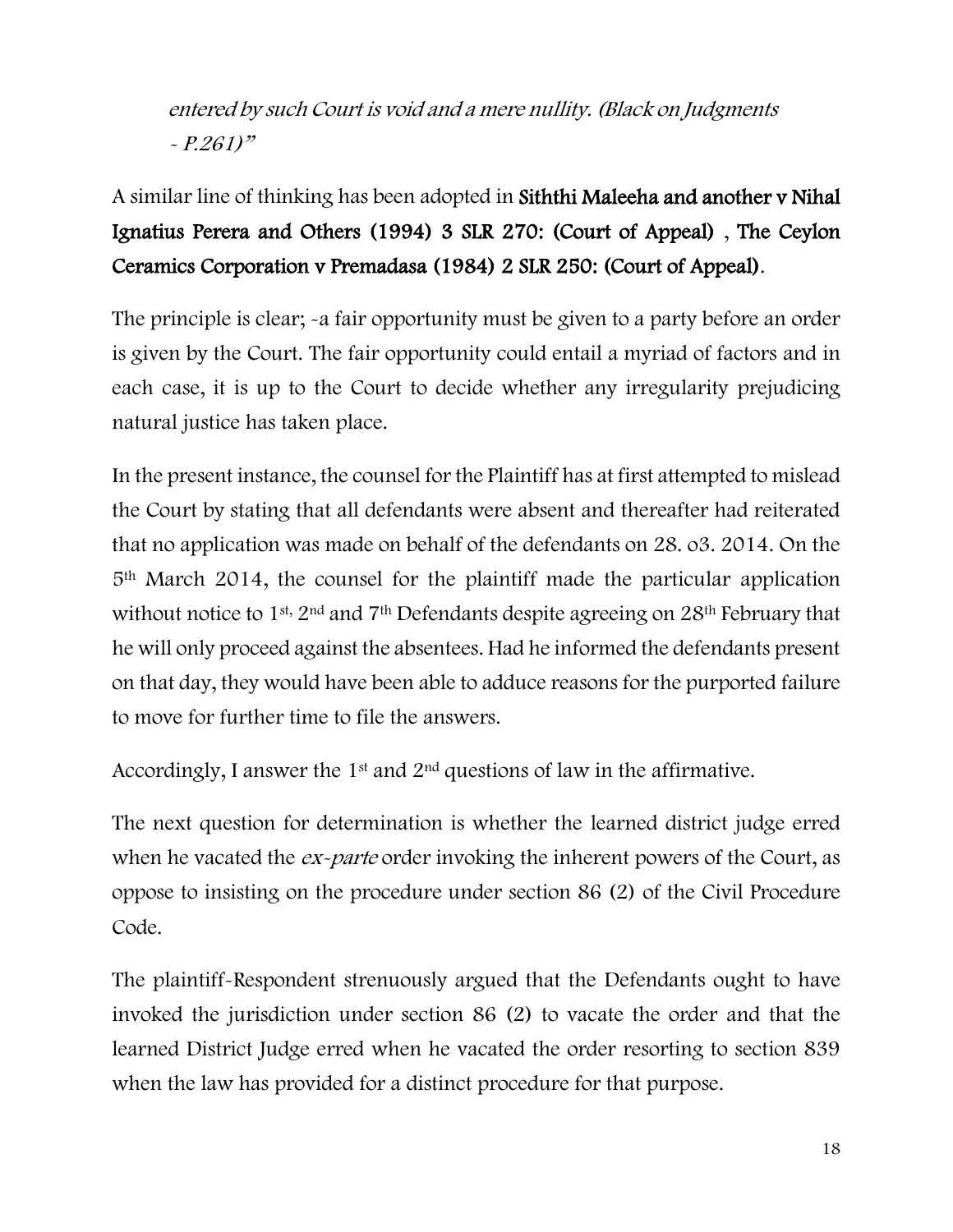In response, the defendants submitted that the procedure under section 86 (2) could be invoked when there is a 'default' and that there was no such 'default' by the defendants in the present instance as the Plaintiff surreptitiously obtained the ex-parte order. They have also cited several authorities wherein it has been stated that the Court has the inherent jurisdiction to remedy a violation of natural justice.

In Carolis Appuhamy v Singho Appu 5 NLR 75, the Court held that;

"As a rule, he has power to open or rescind his own orders made, not inter partes but ex parte. on being satisfied that the order was made to the prejudice of a party who was unable to attend in consequence of illness or other circumstances over which he had no control.

Such power doubtless must be exercised with caution, and only on sufficient materials and within a reasonable time after the ex parte decree or order was made"

## Similarly, Albert v Veeriahpillai (1981) 1 SLR 110 elucidates that;

"The authority to vacate an earlier order is attributable to the inherent jurisdiction of the Tribunal to set aside such order if it had been made without jurisdiction in as much as the breach of principles of natural justice goes to jurisdiction and renders an order or determination made in proceedings of which the person against whom the order or determination was made has had no notice, void."

It must be stated that in the aforesaid cases, the question about procedure did not arise. In contrast, in the present case, the plaintiff's first line of argument is that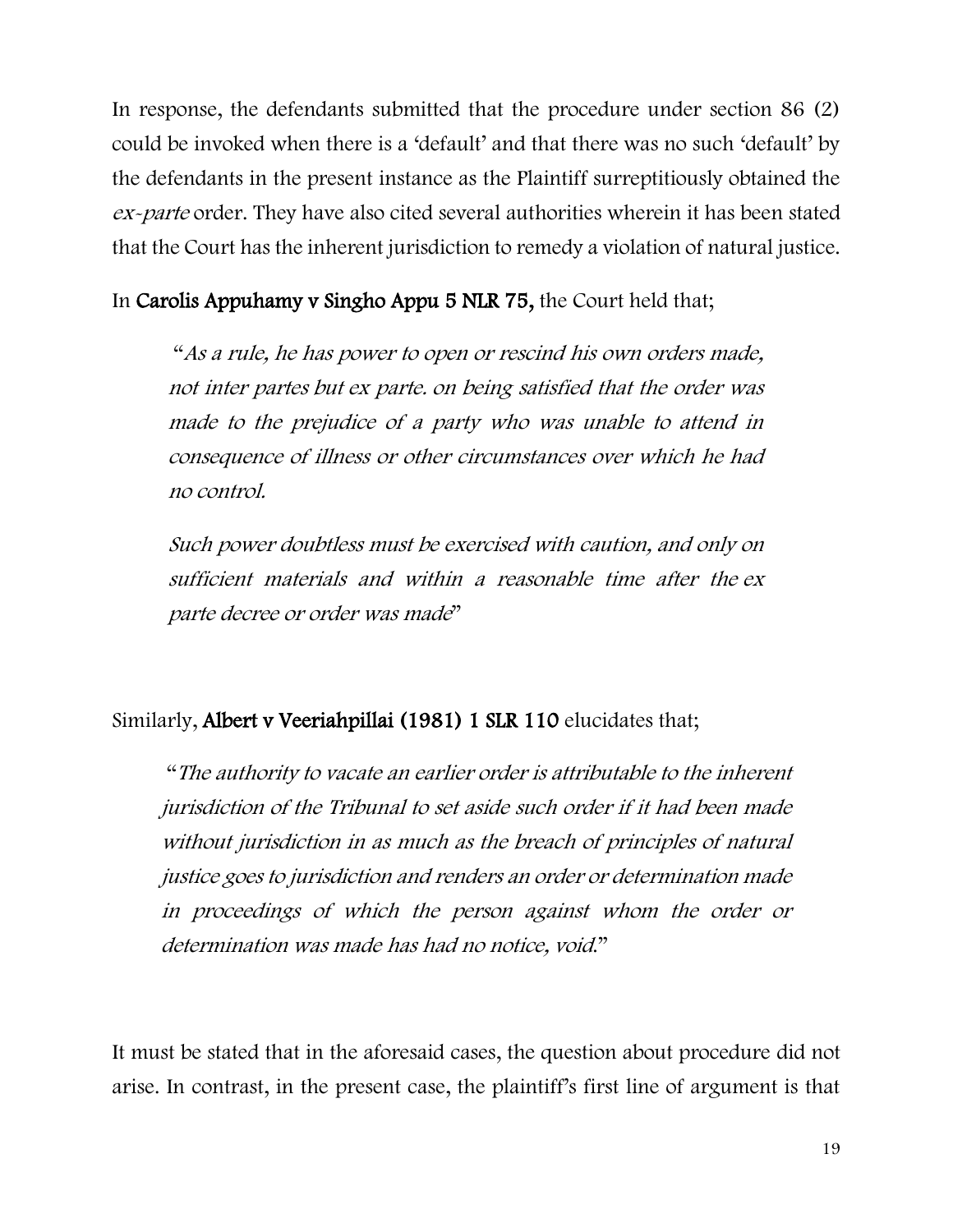the proper procedure for vacation of an ex-parte order is in section 86 (2) and that the Court could not have resorted to its inherent powers when the law provides for a procedure.

There is merit in this argument. Section 86 (2) clearly provides a remedy for Defendants to canvas against an *ex-parte* order. The wording of section 86 (2) does not specify that the procedure for vacation excludes certain types of orders be it made in violation of natural justice or otherwise. There are no different genres of ex-parte orders.

"2) Where, within fourteen days of the service of the decree entered against him for default, the defendant with notice to the plaintiff makes application to and thereafter satisfies court, that he had reasonable grounds for such default, the court shall set aside the judgment and decree and permit the defendant to proceed with his defence as from the stage of default upon such terms as to costs or otherwise as to the court shall appear proper"

This was quite clearly explained by Justice Fernando in **ABN-Amro Bank** v CONMIX (private) Limited (1996) 1 SLR 08 ;

"If there has been no due service of summons (or due notice), but the Court nevertheless mistakenly orders an ex-parte trial, then for that breach of natural justice, section 86 (2) provides a remedy: a defendant's default can be excused if it is established that there were reasonable grounds for such default, and one such ground would be the failure to serve summons. The consequence of non-compliance with natural justice is not that non-appearance ceases to be a "default", only that, although that lapse is a "default", yet it is a default for which there are reasonable grounds, and which therefore can be excused. I am therefore of the view that the need to comply with natural justice and "default" are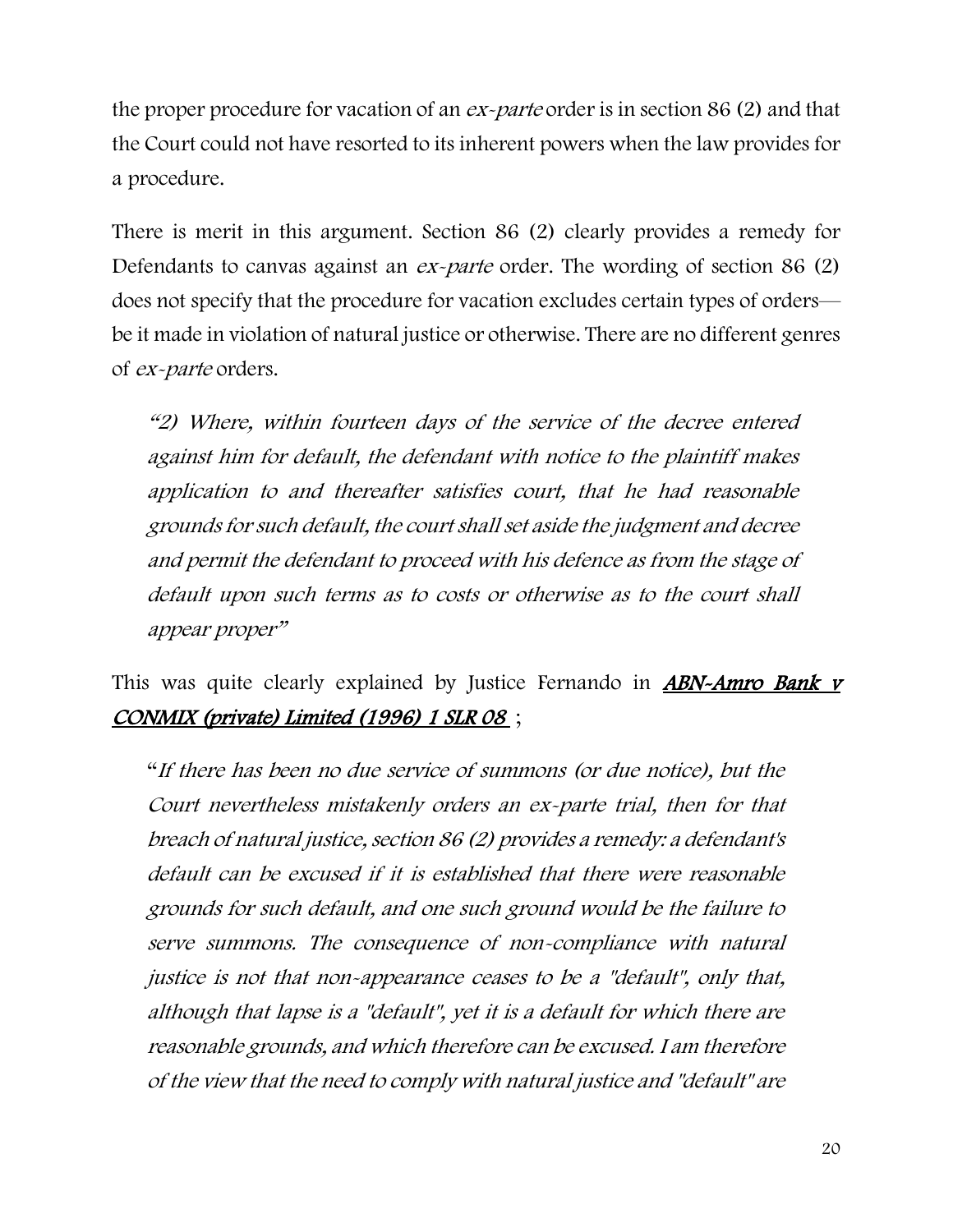two distinct matters; that while the audi alteram partem rule does not modify or restrict the meaning of "default", breach of that rule affords an excuse for "default""

Stripped to essentials, this means that there is only once procedure for vacation of ex-parte orders—that is to proceed under section 86 (2). This mechanism does not distinguish between orders given based on different reasons.

Section 839 provides;

"Nothing in this Ordinance shall be deemed to limit or otherwise affect the inherent power of the court to make such orders as may be necessary for the ends of justice or to prevent abuse of the process of the court."

However, this does not mean that a District Judge can disregard the procedure he is bound to follow. If the time period for the invocation of section 86 (2) procedure has lapsed or there is a defect not catered to by law, a judge may always invoke the powers under section 839 to remedy the injustice it may cause to parties. But a Judge must always be prudent not to flout the procedure he is bound to follow.

Nevertheless, the fact that the present application contains unusual circumstances cannot be overlooked. Even if the learned District Judge made an error in not insisting on the procedure, I do not believe that it resulted in any substantial prejudice or occasioned a failure of justice. The facts are clear: the initial order allowing the  $ex$ -parte trial should not have been made on the  $5<sup>th</sup>$  March 2014. In those circumstances, I respectfully disagree with the learned High Court Judges decision that "Rightly or wrongly the matter has now been fixed for ex-parte trial. Correctness of the order fixing for ex-parte trial has to be decided at an inquiry to be held if an application is made at the appropriate stage."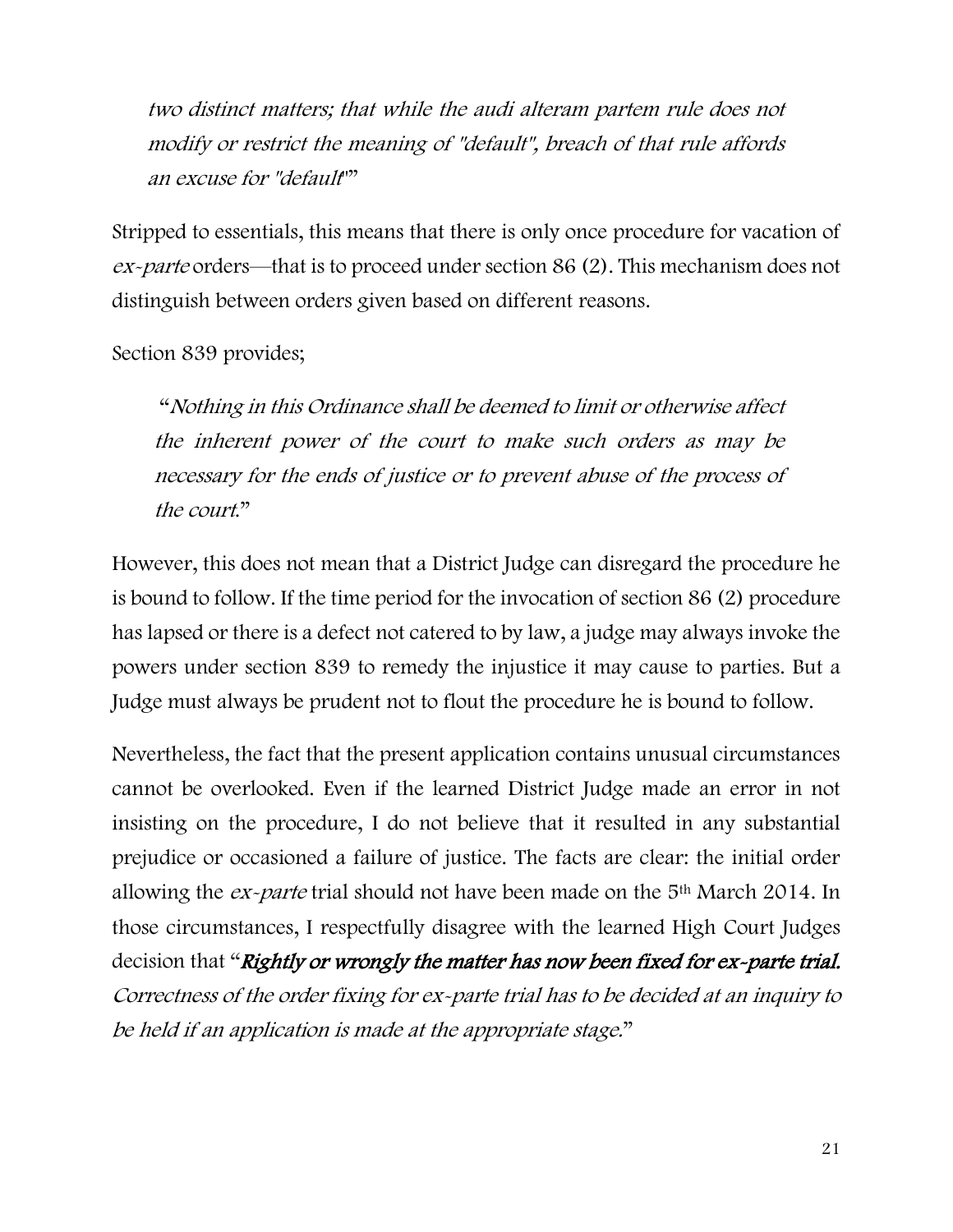The appeal before them was one that classically called for the application of the proviso to section 5A of the High Court of the Provinces (Special Provisions) Act as amended which reads;

"Provided that no judgment or decree of a District Court or of a Family Court, as the case may be, shall be reversed or varied by the High Court on account of any error, defect or irregularity, which has not prejudiced the substantial rights of the parties or occasioned a failure of justice "

This principles has been approved by Superior courts in several cases; Sunil Jayarathna v. Attorney General 2011 2 Sri LR 91; Rev. Minuwangoda Dhammika Thero v. Rev. Galle Saradha Thero 2003 3 Sri LR 247; Madilin Nona And Others v. Ranasinghe And Others 2012 1 Sri LR 155;Vernon Boteju v. Public Trustee 2001 2 Sri LR 124.

Thus, only in light of the facts and circumstances of the present case, I am of the view that the learned District Judge did not occasion any failure of justice by vacating the *ex-parte* order on 10<sup>th</sup> March 2014, invoking the inherent jurisdiction of the Court.

I answer the third question of law in the affirmative.

Considering the above I set aside the order made by the High Court of Civil Appeals dated 31<sup>st</sup> March 2015. The order made by the learned District Judge on 10<sup>th</sup> March 2014, vacating the order he made on 5<sup>th</sup> March 2014 in fixing the matter ex *parte*, is hereby restored.

Before I conclude, I place on record the dissatisfaction with which I regard the conduct of the Counsel who represented the Plaintiff before the District Court. It was no less an effrontery on his part to have misled the Court—to which he owes an absolute overarching duty. By concealing facts and reneging on his